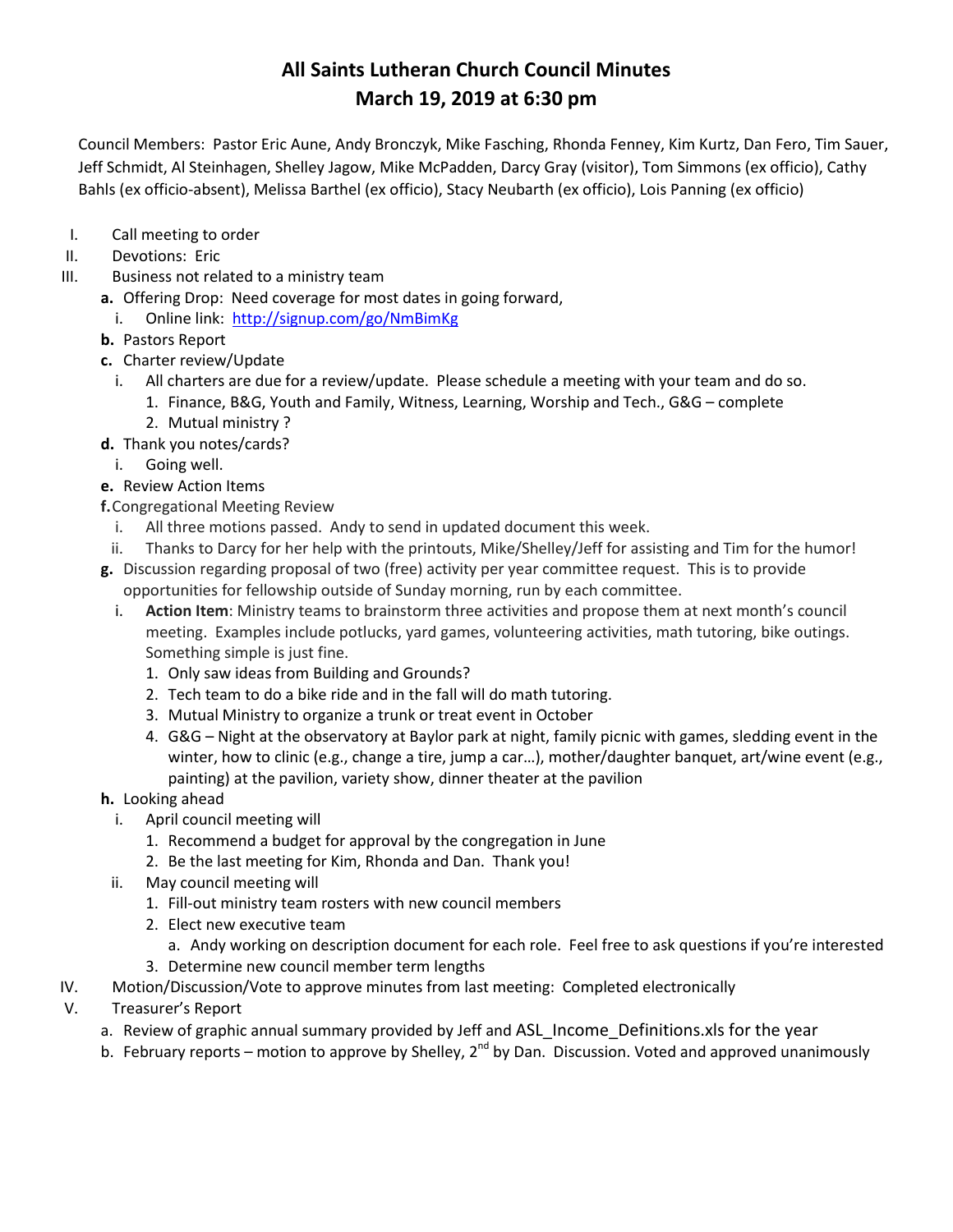#### VI. Ministry Team Updates –

#### **a. Youth and Family –**

- i. Ice Fishing event canceled due to weather
- ii. Sunday, April 28th, 1:30-3:30pm will be our ice skating event at Waconia Ice Arena. Cost is \$300 and this includes skates and skating walkers for those who may need assistance skating. Rhonda will provide a sign up sheet mid-March. Y&F team will determine what snacks/beverages will be provided.
	- 1. Will see if we can have hockey nets set-up. Not sure if that's possible

### b. **Learning Team** –

- i. How is SS going? Getting enough volunteers.
- ii. How is confirmation going? 32 kids this year.
	- 1. April  $7<sup>th</sup>$  is the confirmation Sunday.
	- 2. Need a couple more volunteers. Will send out an email
- iii. New youth position update
	- 1. Synod recommends considering a full-time spot or an associate pastor
	- 2. Original team will regroup and possibly include a few senior high parents
		- a. Position is posted. Colleges use an app called "handshake"
			- i. Only four postings for the entire Mpls Synod

### **c. Building and Grounds**

- i. Creating an annual checklist of mandatory maintenance no update
- ii. List of key holds, building access and expected building security discussion
	- 1. Going to put a keypad on the soundroom
- iii. Parament cabinet updated
	- 1. Hope to start early May, still in the design phase.
- iv. Sound room updates
	- 1. Glass for the opening should be ordered soon
	- 2. Had two electronics cabinets donated and installed. Helped free up counter space
- v. Which expenses come from which account?
	- 1. Finance discussed at March meeting and agreed. Agreement was that:
		- a. Consumable expenses come from MM Fund
		- b. Fixed/insurable expenses comes from Building Fund
- vi. Chairs we'll wait for a year from delivery to discuss further action

### **d. Finance** –

- i. Team meeting summary
	- 1. Reviewed the numbers
	- 2. Building and grounds budget feedback
	- 3. Next meeting April  $4<sup>th</sup>$  where we'll recommend a budget
- ii. Discussion regarding if we run out of savings. What are planned steps.
	- 1. Communication to congregation regarding situation
	- 2. Fundraising events (pay for a bill)
	- 3. Delay benefits payments to Portico (have done this in the past for 2 months)
- iii. Darcy working with Jeff regarding new fiscal year dilemma with normal reports
- iv. Darcy to send team raw data soon

### *e.* **Generosity and Gratitude**

- i. New electronic giving cards update? –.
	- 1. Brought the new cards. Looks good. Just need to laminate them.
- ii. Campaign plans
	- 1. Still going on. Another letter going out to those who have not responded
	- 2. We'd like to lead by example from council, something like "everyone on council has pledged and xx% are electronic…"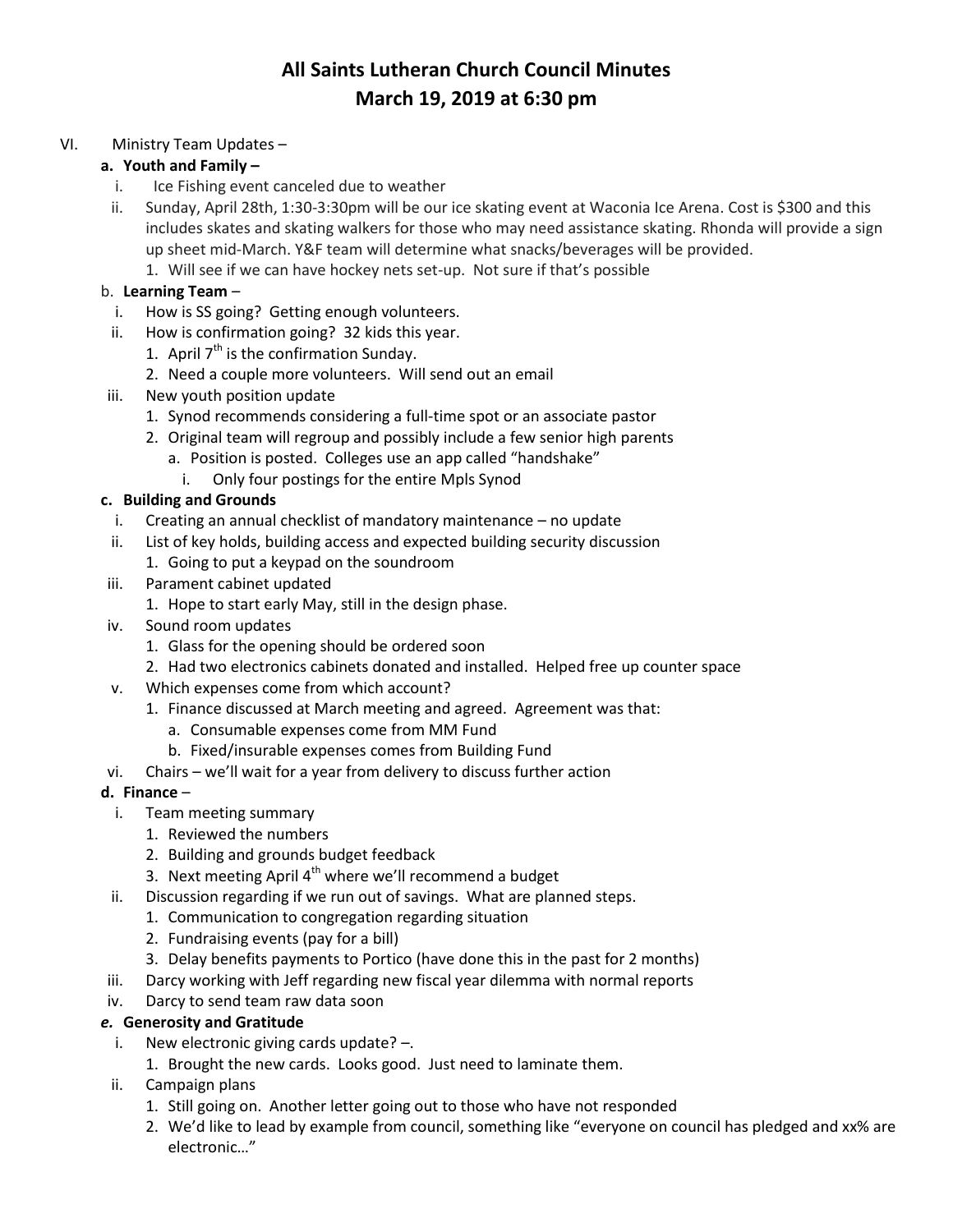- iii. Plans for electronic giving? Darcy helping sign people up. Mike to talk before services advertising 1. Will do when we put the cards out, currently at  $\sim$ 84 families
- iv. Garage sale planned for July  $18-20^{th}$
- v. Possible fundraisers for this year
	- 1. Dinner gala with silent auction and possibly a band
	- 2. Raffle, bigger item
	- 3. All Saints apparel

#### **g. Witness Ministry Team** –

i. No update

#### **h. Worship and Tech Ministry Team** –

- i. Server racks installed. Helps with freeing up a bunch more counter space
- ii. Trying to figure out how to post audio sermons
- iii. Lent has been going well with the projection system
- iv. Shelley joined the team, great addition
- v. Moving the lent services up 30 minutes has seemed to help with attendance

#### **i.Mutual/Personnel Ministry Team** –

- i. Hope to send out the handbook this month
- ii. Need to meet in the coming month, TBD date
- VII. Adjourn Meeting with Lord's Prayer
	- a. Motion by Al,  $2^{nd}$  by Dan
- VIII. Next Meeting: April 16, 6:30 pm– All Saints Lutheran

### **Carry Over Action Items Needing Closure**

| Responsible                    | <b>Action Item</b>                                                                                                                                                                                                                | <b>Due Date</b>                  |  |  |
|--------------------------------|-----------------------------------------------------------------------------------------------------------------------------------------------------------------------------------------------------------------------------------|----------------------------------|--|--|
| All                            | Continue to think about new ways to engage new members to increase their stewardship                                                                                                                                              | On-going                         |  |  |
| Worship<br>team/Eric           | Work together to organize strategic planning in summer. Analysis of survey results to be<br>included in this effort.                                                                                                              | <b>August Council</b><br>Meeting |  |  |
| Worship/<br>Witness            | Brainstorm on new ideas for incorporating new church members                                                                                                                                                                      | On-going                         |  |  |
| Mutual<br>Ministry             | Review charters with respective teams and bring updated document to council meeting<br>for review/approval.                                                                                                                       | April Council<br>Meeting         |  |  |
| <b>B&amp;G</b> and Darcy       | Create a key policy. Includes what to do for people without a key. Present to council.                                                                                                                                            | Feb. Meeting                     |  |  |
| Gratitude and<br>Generosity    | Create a schedule for the mini-ministry fair and present at January meeting.                                                                                                                                                      | April 2019                       |  |  |
| Technology<br>Team             | Figure how where we could put video recordings if we start doing them                                                                                                                                                             | ?                                |  |  |
| Jeff/Andy                      | look into a survey that can be sent to our congregation asking for input prior to growth<br>planning meeting.                                                                                                                     | February                         |  |  |
| <b>Building and</b><br>Grounds | Create an annual checklist of things that should be done each year.                                                                                                                                                               | February                         |  |  |
| Eric / Darcy                   | Make two copies of the videos for insurance purposes and put on the jump drives.                                                                                                                                                  | December                         |  |  |
| Ministry Team<br>Leads         | Ministry teams to brainstorm three activities and propose them at next month's<br>council meeting. Examples include potlucks, yard games, volunteering activities,<br>math tutoring, bike outings. Something simple is just fine. | April                            |  |  |
| All Council<br><b>Members</b>  | Mike to send out employee handbook to entire council. Council to read/review<br>it. The intention is just to understand. We won't be changing it.<br>Ideas/suggestions can be sent to Mike F. for future revisions.               | April                            |  |  |
|                                |                                                                                                                                                                                                                                   |                                  |  |  |